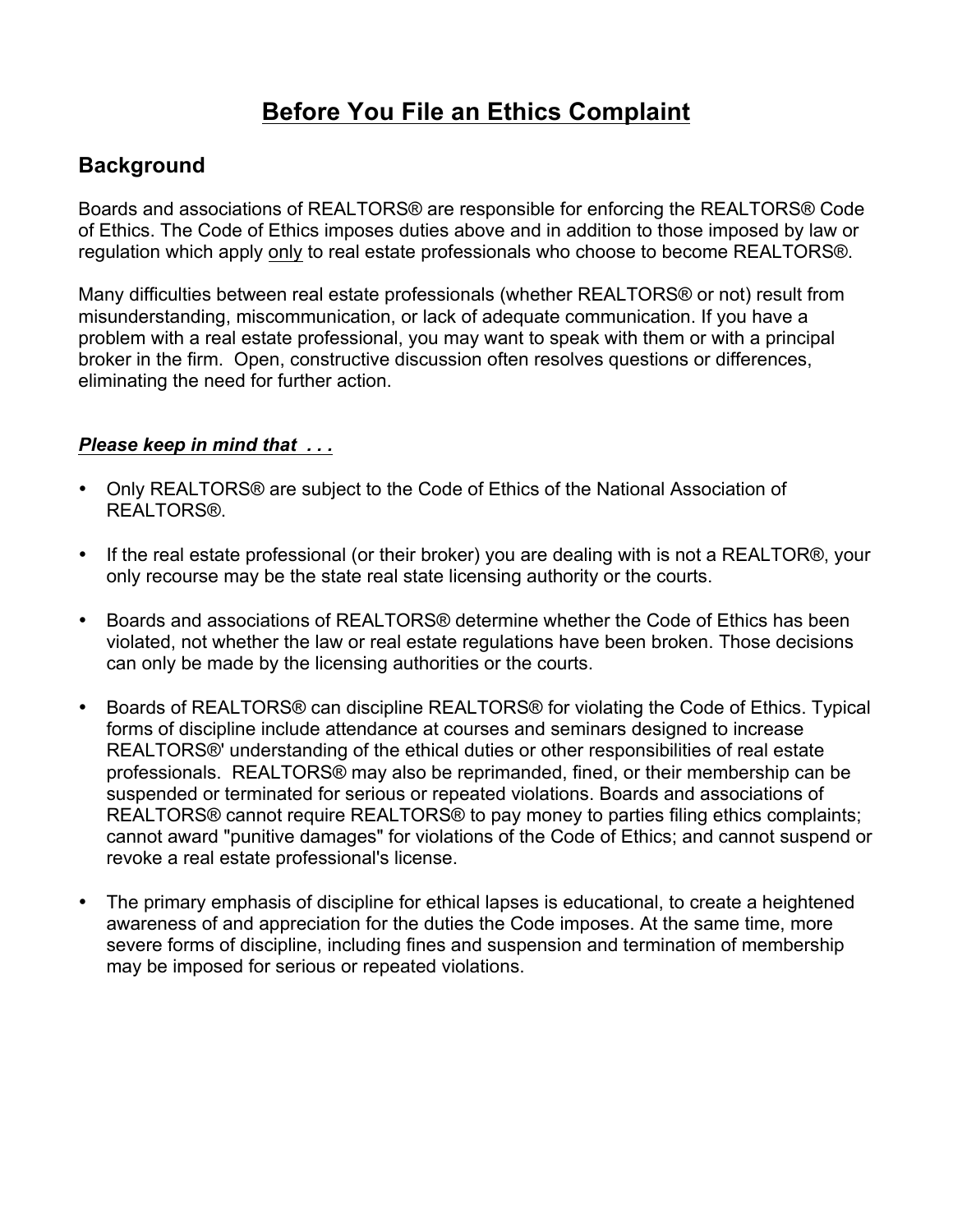### **Filing an ethics complaint**

Here are some general principles to keep in mind.

- *Ethics complaints must be filed with the Indiana Association of REALTORS® within one hundred eighty (180) days from the time a complainant knew (or reasonably should have known) that potentially unethical conduct took place.*
- The REALTORS® Code of Ethics consists of seventeen (17) Articles. The duties imposed by many of the Articles are explained and illustrated through accompanying Standards of Practice or case interpretations.
- *Your complaint should include a narrative description of the circumstances that lead you to believe the Code of Ethics may have been violated*.
- *Your complaint must cite one or more of the Articles of the Code of Ethics which may have been violated.* Hearing panels decide whether the Articles expressly cited in complaints were violated - *not* whether Standards of Practice or case interpretations were violated.
- The Indiana Association of REALTORS®' Grievance Committee may provide technical assistance in preparing a complaint in proper form and with proper content.

#### **Before the hearing**

- Your complaint will be reviewed by the Indiana Association of REALTOR'S*®* Grievance Committee. Their job is to review complaints to determine if the allegations made, if taken as true, might support a violation of the Article(s) cited in the complaint.
- If the Grievance Committee dismisses your complaint, it does not mean they don't believe you. Rather, it means that they do not feel that your allegations would support a hearing panel's conclusion that the Article(s) cited in your complaint had been violated.
- If the Grievance Committee forwards your complaint for hearing, that does not mean they have decided the Code of Ethics has been violated. Rather, it means they feel that if what you allege in your complaint is found to have occurred by the hearing panel, that panel may have reason to find that a violation of the Code of Ethics occurred.
- If your complaint is dismissed as not requiring a hearing, you can appeal that dismissal to the Executive Committee of the Indiana Association of REALTORS® facilitated by the Professional Standards Administrator, Laura Sallie.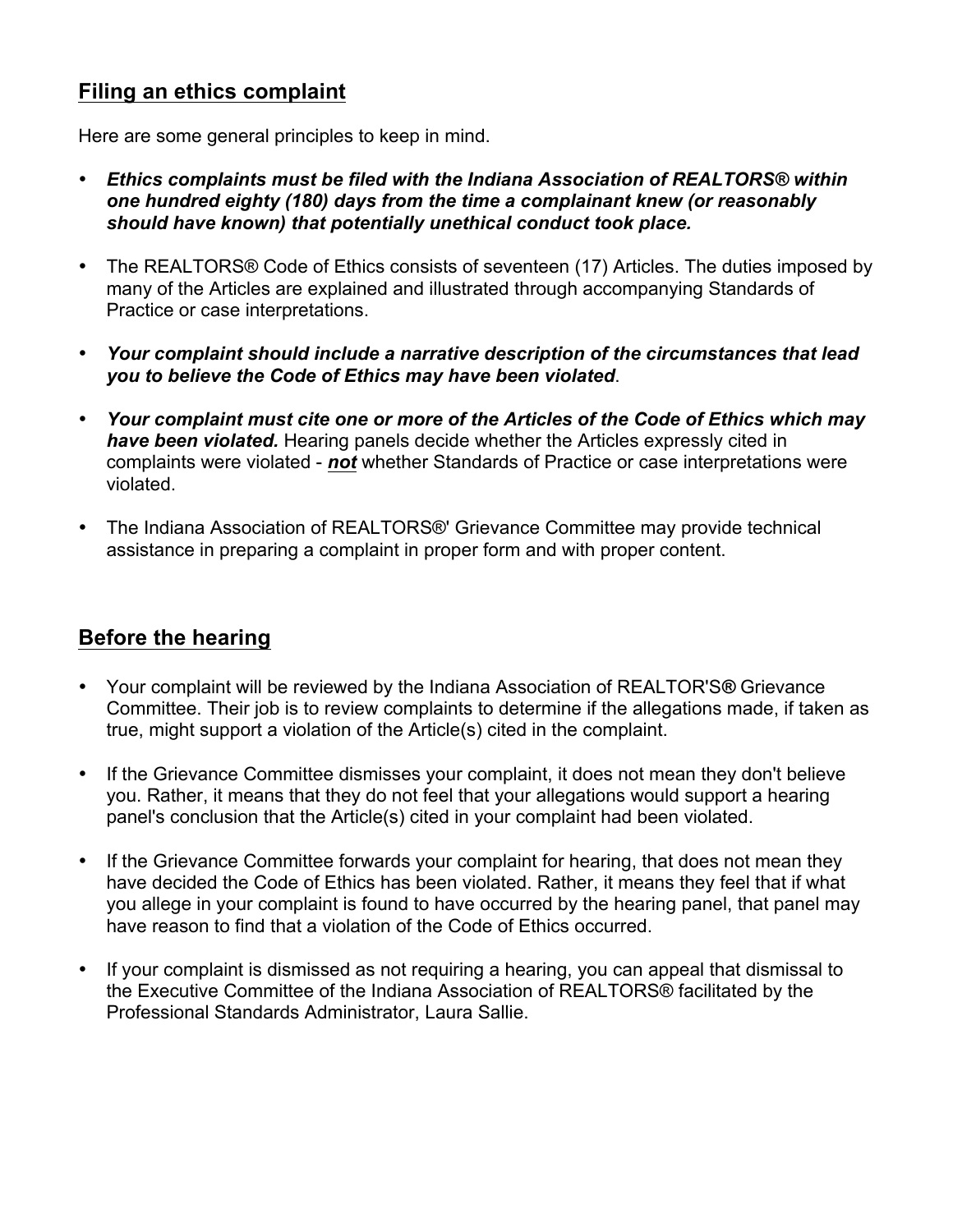## **Preparing for the hearing**

- Familiarize yourself with the hearing procedures that will be followed. In particular you will want to know about challenging potential panel members, your right to counsel, calling witnesses, and the burdens and standards of proof that apply.
- Complainants have the ultimate responsibility ("burden") of proving that the Code of Ethics has been violated. The standard of proof that must be met is "clear, strong and convincing," defined as, ". . . that measure or degree of proof which will produce a firm belief or conviction as to the allegations sought to be established." Consistent with American jurisprudence, respondents are considered innocent unless proven to have violated the Code of Ethics.
- Be sure that your witnesses and counsel *(if applicable)* will be available on the day of the hearing. Continuances are a privilege - not a right.
- Be sure you have all the documents and other evidence you need to present your case.
- Organize your presentation in advance. Know what you are going to say and be prepared to demonstrate what happened **and how you believe the Code of Ethics was violated**.

## **At the hearing**

- Appreciate that panel members are unpaid volunteers giving their time as an act of public service. Their objective is to be fair, unbiased, and impartial; to determine, based on the evidence and testimony presented to them, what actually occurred; and then to determine whether the facts as they find them support a finding that the Article(s) charged have been violated.
- Hearing panels cannot conclude that an Article of the Code has been violated unless that Article(s) is specifically cited in the complaint.
- Keep your presentation concise, factual, and to the point. Your task is to demonstrate what happened (or what should have happened but didn't), and how the facts support a violation of the Article(s) charged in the complaint.
- Hearing panels base their decisions on the evidence and testimony presented during the hearing. If you have information relevant to the issue(s) under consideration, be sure to bring it up during your presentation.
- Recognize that different people can witness the same event and have differing recollections about what they saw. The fact that a respondent or their witness recalls things differently doesn't mean they aren't telling the truth as they recall events. It is up to the hearing panel, in the findings of fact that will be part of their decision, to determine what actually happened.
- The hearing panel will pay careful attention to what you say and how you say it. An implausible account doesn't become more believable through repetition or, through volume.